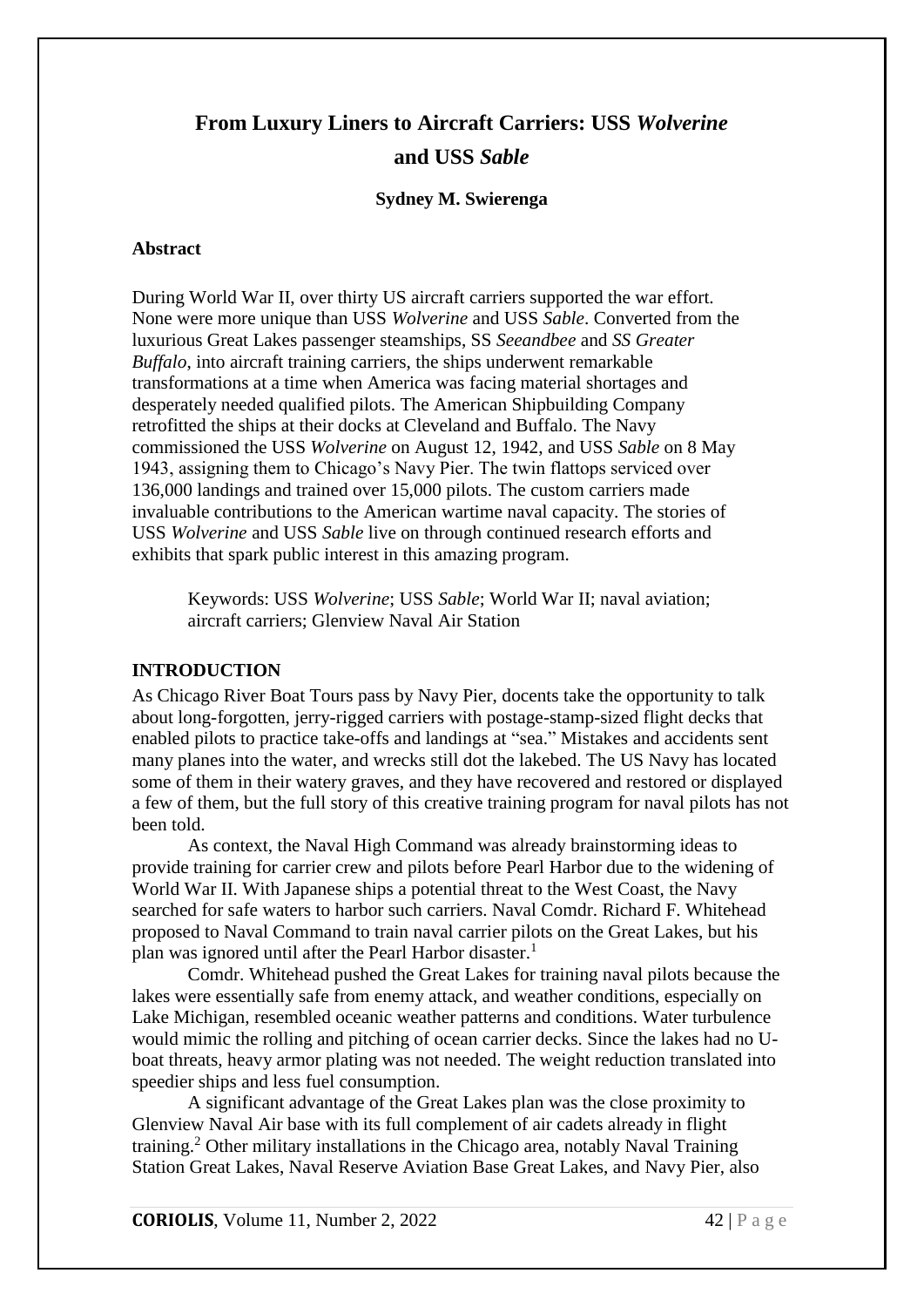provided necessary facilities and volunteer recruits. NAS Glenview was also home for contingents of WAVES (Women Accepted for Volunteer Emergency Service), a military unit within the US Navy. Naval Command authorized the Carrier Qualification Training Unit and it officially began operations on August 1, 1942.<sup>3</sup>

# **RESEARCH METHODS AND SOURCES**

The historical research relied on visiting several archives and museums to locate and review military documents, postcards, film reels, and other primary sources, in order to document the step-by-step process used to convert SS *Seeandbee* into USS *Wolverine* and SS *Great Buffalo* into USS *Sable*. This research involved compiling and analysing the destruction of the wooden cabins on the passenger steamers and the conversion effort to relocate the coal stacks from the center of the deck to the side to make the deck resemble a flight deck of an actual sea-going carrier. Secondary sources were also used to create a rich, detailed accounting of the conversion efforts.

The National Archives and Records Administration in Washington, DC, and the Chicago Regional National Archive house some two thousand pages of deck logs and operational accounts. These records include ship lines and blueprints, photographs, accident reports, and communications between naval officials and contractors concerning operations of the vessels. Chicago's Navy Pier has a museum with artifacts from the vessels and the reconstruction of the pier itself to accommodate the ships.

# *SS Seeandbee Selection*

After establishing the new carrier training initiative at NAS Glenview and Navy Pier, the next decision the Navy faced was whether to build the new carriers in the lakes or to convert ships already on the lakes that could fit the parameters of aircraft carriers. To build from scratch would tie up shipbuilding facilities. Converting existing ships was determined to be the cheaper and fastest option, given the pressing need for training carrier pilots. 4

Navy requirements for selecting a potential training carrier was a flight deck of at least 500 feet and the capability to reach a speed of 18 knots to assist planes on takeoff. Despite the sheer number of ships already sailing on the lakes, a surprisingly few could meet these criteria. Comdr. Whitehead's 1941 ship survey narrowed the options to two: SS *City of Midland* and SS *Seeandbee*, the latter a luxury passenger steamer on the Great Lakes. Since SS *City of Midland* was already contributing to the war effort, the Navy requisitioned SS *Seeandbee* on March 12, 1942. 5

# *SS Seeandbee History*

The Detroit Shipbuilding Company of Wyandotte, Michigan, launched SS *Seeandbee* in 1912 for the Cleveland & Buffalo Transit Company (C&B). Stephen Kirby, a respected shipbuilder, owned Detroit Shipbuilding in partnership with his father, Frank E. Kirby, who was famous worldwide as the premier naval architect on the Great Lakes.<sup>6</sup> At its launching SS *Seeandbee* was the largest side-wheel passenger steamer in the world, measuring 500 feet in length, with a beam of 96.5 feet. It carried 1,500 passengers, mostly honeymooners and conventioneers, with 510 rooms; its stately ballroom was the highlight of the trip for many of the passengers. <sup>7</sup> The large size made SS *Seeandbee*  ideal for a flight deck in terms of its length and width, and its steel hull was strong enough to support a flight deck after the Navy removed the upper deck and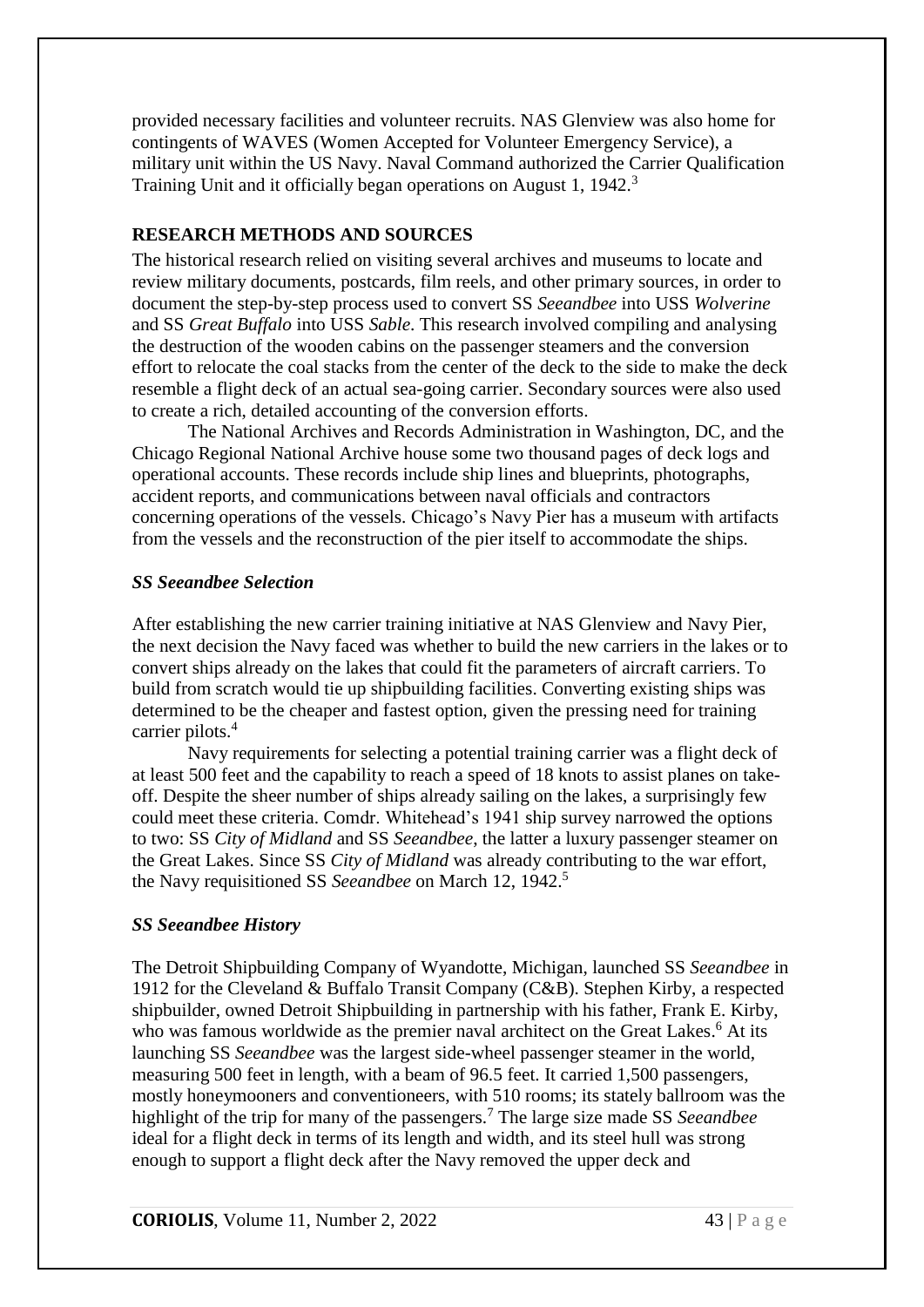superstructure. It was both fast and elegant, with a top speed of 22 knots and a 12,000 horsepower, inclined-compound steam engine.<sup>8</sup>

### **CONVERSION OF SS** *SEEANDBEE* **TO USS** *WOLVERINE*

The Navy selected American Shipbuilding Company, the largest shipbuilding company on the Great Lakes, because it had the experience and capacity to convert SS *Seeandbee*. <sup>9</sup> The conversion story rests on detailed naval documents and photographs. Newspaper reports are sketchy at best, given the shroud of secrecy covering the conversion. On a wider front, the urgent work took place while dismayed Americans read newspaper accounts of the disastrous Allied naval forces back-peddling before Japanese forces in the Pacific theatre.<sup>10</sup>

During the war, the military's need of metals for ships, planes, jeeps, guns, and even ration tins and helmets, grew rapidly and soon the essential materials were in very short supply. President Franklin D. Roosevelt established the War Production Board on 6 January 1942, to regulate industrial production and allocate war materiel and fuel.<sup>11</sup> The board coordinated heavy manufacturing and rationing of vital materials-steel, galvanized plate, tin, copper, rubber, and oil.

American Shipbuilding keenly felt the shortages in the early stages of the conversion process. On April 29, 1942, the Supervisor of Shipbuilding notified the head of the Bureau of Ships that the "determining feature in the completion of the vessel will be material."<sup>12</sup> Steel was the critical material. The contractor had such great difficulty obtaining steel that the Supervisor of Shipbuilding permitted the use of "warehouse material for shapers where proper material can be obtained' and also 'galvanized plate . .. even though the latter involves a slight excess in cost."<sup>13</sup>

Deconstruction work on SS *Seeandbee* continued while the company scrounged for steel. In early May 1942, American Shipbuilding towed the stripped hull from Cleveland to their dock (formerly the Buffalo Dry Dock) at the foot of Michigan Avenue in Buffalo. On the 10th the company ramped up the stripping crew tenfold, from 125 to 1,250, drawing workers from the Buffalo area and as far away as Chicago



**Figure 1 SS Seeandbee being retrofitted, June 12, 1942 (Courtesy, Naval History and Heritage Command).**

and New York City. Shifts worked around the clock to finish stripping the hull as swiftly as possible. 14 With the

majority of the demolition work completed, workers started on retrofitting SS *Seeandbee* to build the flight deck. Workers had to reroute the stacks to starboard to imitate the island structure of a combat carrier. The craftsmen completed installing the steel supports for the flight

**CORIOLIS**, Volume 11, Number 2, 2022  $\overline{44} \mid P \text{ a g e}$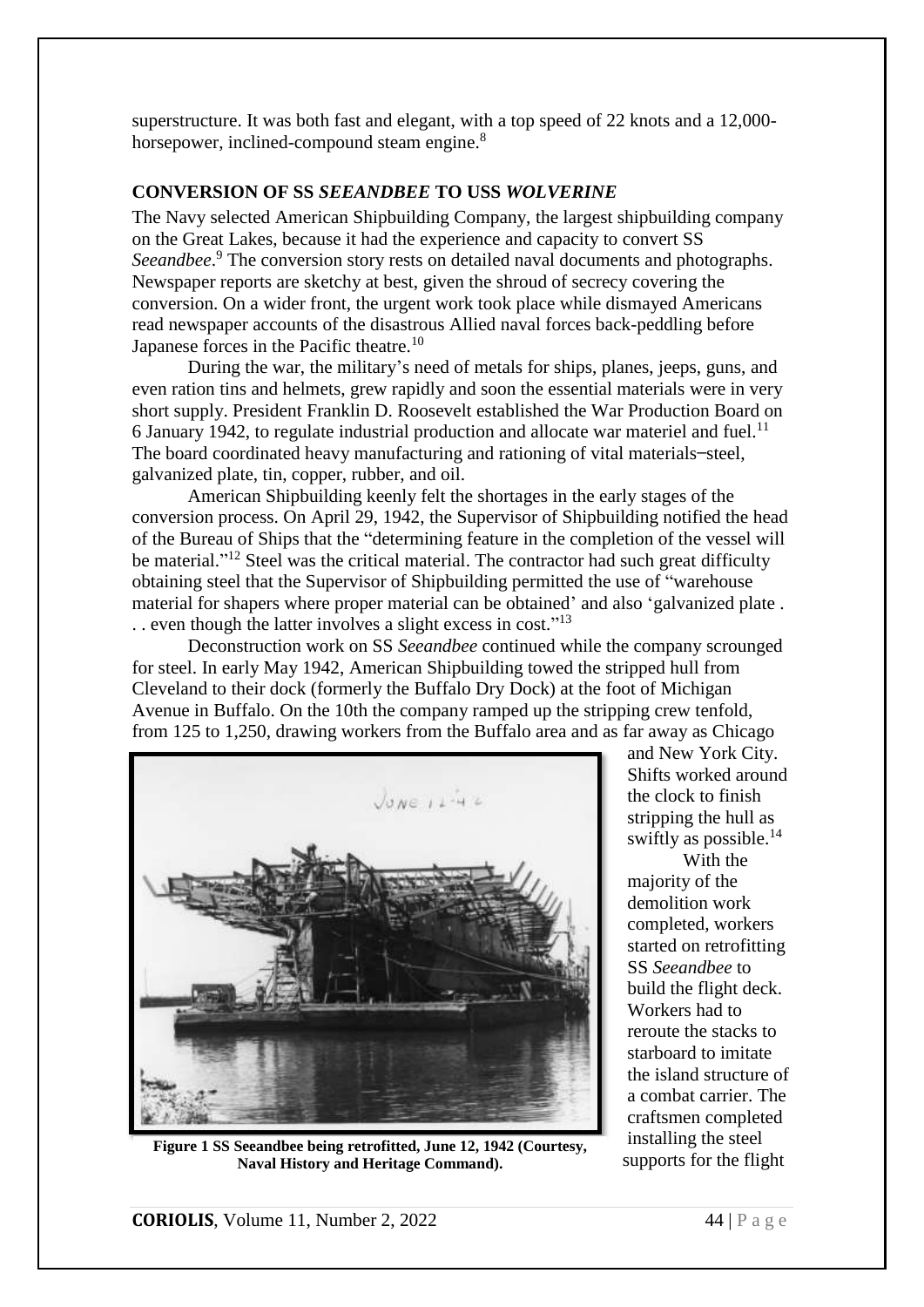deck and started building the deck with wood, as was customary for decks at that time (fig 1). The sheer scale of the effort was newsworthy: "Forty-five miles of welding went into the job. The amazing total of 57,000 bolts went into her, and a like number each of washers and grommets—packing which makes the bolts watertight."<sup>15</sup>

Given delays in delivering materials, especially landing lights and radio apparatus, the Navy set the estimated commissioning date back a month to August 15, 1942.<sup>16</sup> All the heavy work on the deck was completed by mid-July, except for the chain locker and casings around boiler room fans on the main deck, and some side panels along the main deck. Wood planking was nearly 90 percent complete, and the task would be finished by July 20, including caulking. Most of the forward and aft bracing was also finished, and company officials anticipated completion by July 22. They expected to finish building a new island structure to house the command and control operation by the end of the month. 17

As of August 1, 1942, with the commissioning date of the 15th looming, the forty-two landing lights had not arrived. On August 5 the vessel was still missing basic navigational gear, such as sounding leads, binoculars, and sextants, even though the items had been shipped from Norfolk to the Ninth Naval District on July 22. Without these items, the ship would not be able to steam from Buffalo to Chicago, although lake trials were doable since the vessel would stay within sight of land. In the end, all the needed equipment came in the nick of time.<sup>18</sup>

The required ship speed to launch planes without catapults was 22 knots. USS *Wolverine's* maximum speed was 22 knots. However, after the addition of heavy steel frames for the flight deck, its average speed slowed to 18 knots. <sup>19</sup> This meant that for aircraft to achieve take-off speed, the carrier had to sail into the wind. On days with little wind, they had to halt operations.

#### *August 22, 1942 – Commissioning in Chicago*

As of August 20, 1942, the newly-minted USS *Wolverine* was in route to Chicago, where a commissioning ceremony took place on the  $22<sup>nd</sup>$ . Naval air tactics delighted tens of thousands of curious Chicagoans who gathered at the lakefront ceremony to get a close-up look at the first and only aircraft carrier on the Great Lakes, and the only coal-burner in the US Navy at the time. The ceremonies were particularly designed to spur the enlistment of naval aviation cadets. $20$ 

Although the conversion of a passenger steamer to an aircraft training carrier took more time than the Navy wanted, it still took less time than the contractor thought possible—only fifty-nine days after the superstructure was removed, despite material and personnel shortages. Five months after USS *Wolverine* went into service, the Navy awarded American Shipbuilding Company its Army-Navy E Award, signifying that it achieved 'Excellence in Production' of war equipment.<sup>21</sup>

**Selection of SS** *Greater Buffalo* The Navy requisitioned SS *Greater Buffalo,* a Great Lakes luxury excursion vessel owned by Detroit & Cleveland Navigation Company, on August 1, 1942, to convert it into USS *Sable* as a semi-sister ship to USS *Wolverine*. 22 SS *Greater Buffalo*, built in 1924 by the American Ship Building Co. of Lorain, Ohio, was ideal because it was one of the world's largest freshwater side-wheelers, weighing 7,739 gross tonnage and 3,330 net tonnage. SS *Greater Buffalo* was still in good condition when the Navy purchased it, according to the condition survey done by the Naval Department of Maintenance and Repair Division (fig 2).<sup>23</sup>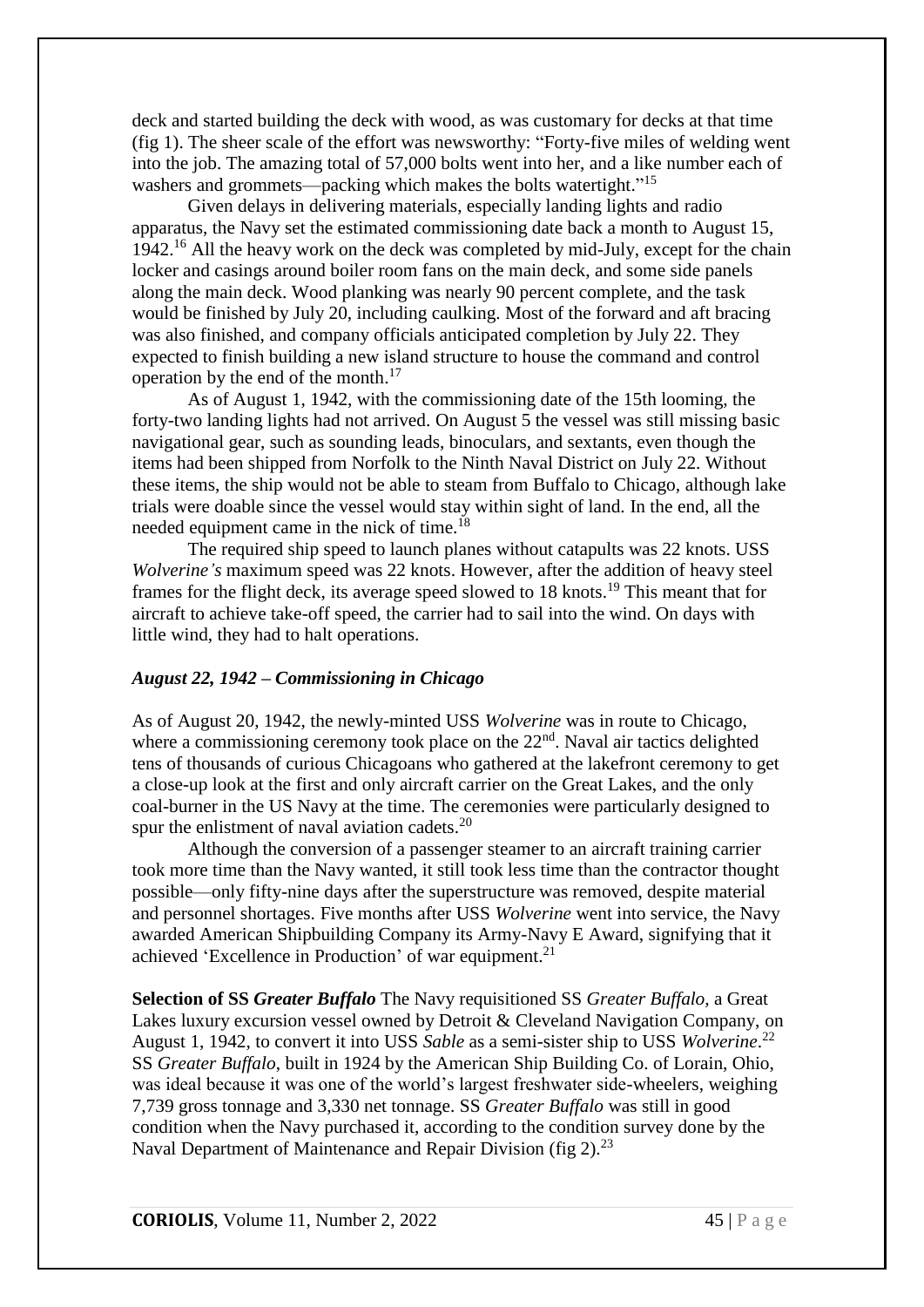

**Figure 2. SS**  *Greater Buffalo* **arriving at Buffalo for conversion, August 8, 1942 (Courtesy, Thunder Bay Sanctuary Research Collection).**

## **CONVERSION OF SS** *SEEANDBEE* **TO USS** *WOLVERINE*

Similar to the SS *Seeandbee* conversion, SS *Greater Buffalo* was on a very tight timeline, with conversion to begin on August 7 and completion set for October 31, 1942. The Navy hired American Shipbuilding Company again, and they requested that the Bureau of Ships deliver needed materials as soon as possible. However, the Bureau in a cost-cutting effort requested a detailed inventory of all materials still on hand from the USS *Wolverine*'s conversion that could be repurposed, especially the existing gyrocompass equipment. 24

The Navy renamed SS *Greater Buffalo* as USS *Sable*. <sup>25</sup> On September 30, team leaders met aboard the vessel to discuss lessons learned in the first conversion. Helpful recommendations included boosting the capacity of the flight deck davit to hoist weights of 1,000 lbs, providing adequate compartment drainage in all workshops, and making sturdier and wider side ladders. Finally, lifeboats were suspended from the flight deck, so they could be launched while the ship was underway.<sup>26</sup>

The Bureau of Ships engineers had to address a major design issue concerning the location of the air plot, radar plot, and flight deck light rooms. The only access to these areas was through the radar control room. They decided to move a six-foot door off the centreline to port between the flight deck light room and the air plot room, and build an arch between the two rooms to create space for a separate passageway on the forward side of bulkhead number 55. <sup>27</sup> The schedule called for the installation of arresting units, accumulators, yielding elements, and spares for the end of September. However, by the third week, the contractors realized that this delivery date was unrealistic. The shipment of critical items was deferred, except for five arresting units, which were kept in a dry, confidential location until needed.<sup>28</sup>

On October 3, 1942, the Supervisor of Shipbuilding sent out an extensive list of engineering recommendations and a summary of the September 30 conference.<sup>29</sup> Based on these recommendations, the Bureau of Ships laid out its decisions on November 1, 1942. The Bureau rejected many of the recommended improvements as unnecessary, such as designing a way to launch service boats while underway. US Coast Guard escort ships could perform this function.<sup>30</sup>

Engineers discovered a serious design flaw in October concerning the main engine installation. Steam piping to the engine ran directly from the boiler stop valve to the complicated main throttle valves gear. In case of an emergency involving that valve gear, the valve at each of the main boiler stop valves would have to be closed. These time-consuming steps constituted a major safety hazard. The proposed solution was to

**CORIOLIS**, Volume 11, Number 2, 2022  $\overline{46} \mid P \text{ a ge}$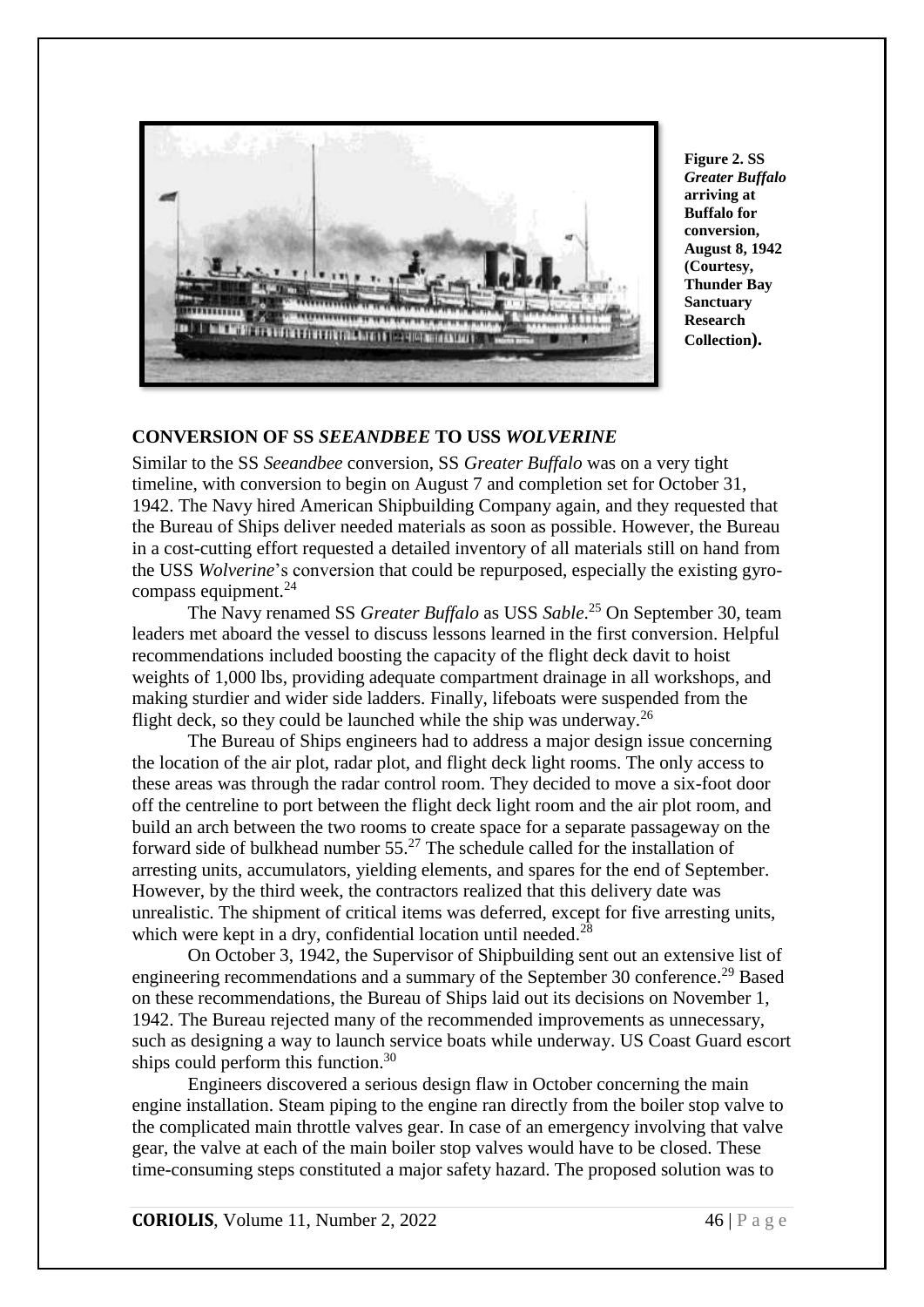install a satisfactory main stop valve in the main steam line that could be operated in the engine room. The Bureau considered the lack of a main stop valve to be urgent, requiring the contractor's immediate attention.<sup>31</sup>

On November 2, 1942, the Bureau of Aeronautics recommended that the arresting gear arrangement could be enhanced by lengthening the landing area on the flight deck, but without lengthening the deck itself. The contractors addressed the recommendation by adding eight arresting units, eleven arresting wires, and three barriers. 32

## *Steel Decking*

The most significant design decision for USS *Sable* was to switch from the traditional wood deck used on USS *Wolverine* to an experimental steel flight deck. Navy documents do not discuss why they decided to experiment with steel decking. However, as with the shift from wooden-hulled to metal-hulled ships, using steel in place of wood was a natural technological advance to service heavier and faster aircraft.

On November 16, 1942, the Bureau of Ships held a very important conference to discuss how to experiment with steel decking to find the ideal 'specs' and applications for flight decks.<sup>33</sup> The Bureau faced several considerations, but the consensus was to swap wood decking for five-pound steel decking. They accepted the original designs of flight deck fittings for lights, sheaves, yielding elements, and securing tracks, but asked American Shipbuilding designers to figure out how to combine the fittings with the two decks.

The Robertson Company agreed to provide an engineer to work with American Shipbuilding engineers on installing the deck.<sup>34</sup> After the conference concluded on November 19, 1942, the Bureau officially authorized the modification of the flight decking from wood to steel. With this official change, the Navy estimated the earliest practical completion date would be March 1, 1943, a troubling six months later that the original target date of October 31, 1942.<sup>35</sup>

Since the results of this installation would be fed into other ocean-going ship designs, the Bureau decided to use galvanized steel on the forward most of the three sections of the so-called Robertson decking, including both corrugated and flat deck plating. They wanted to understand what issues they might encounter when applying galvanized decking. The Navy tested the viability of the 'Robertson decks' against 'Navy decks' by installing both versions on the new flight deck using a checkerboard

pattern. 36



**Figure 3. USS Sable that shows steel decking differences, June 1945 (Courtesy, Naval History and Heritage Command).**

**CORIOLIS**, Volume 11, Number 2, 2022  $\overline{47} \mid P \text{ a g e}$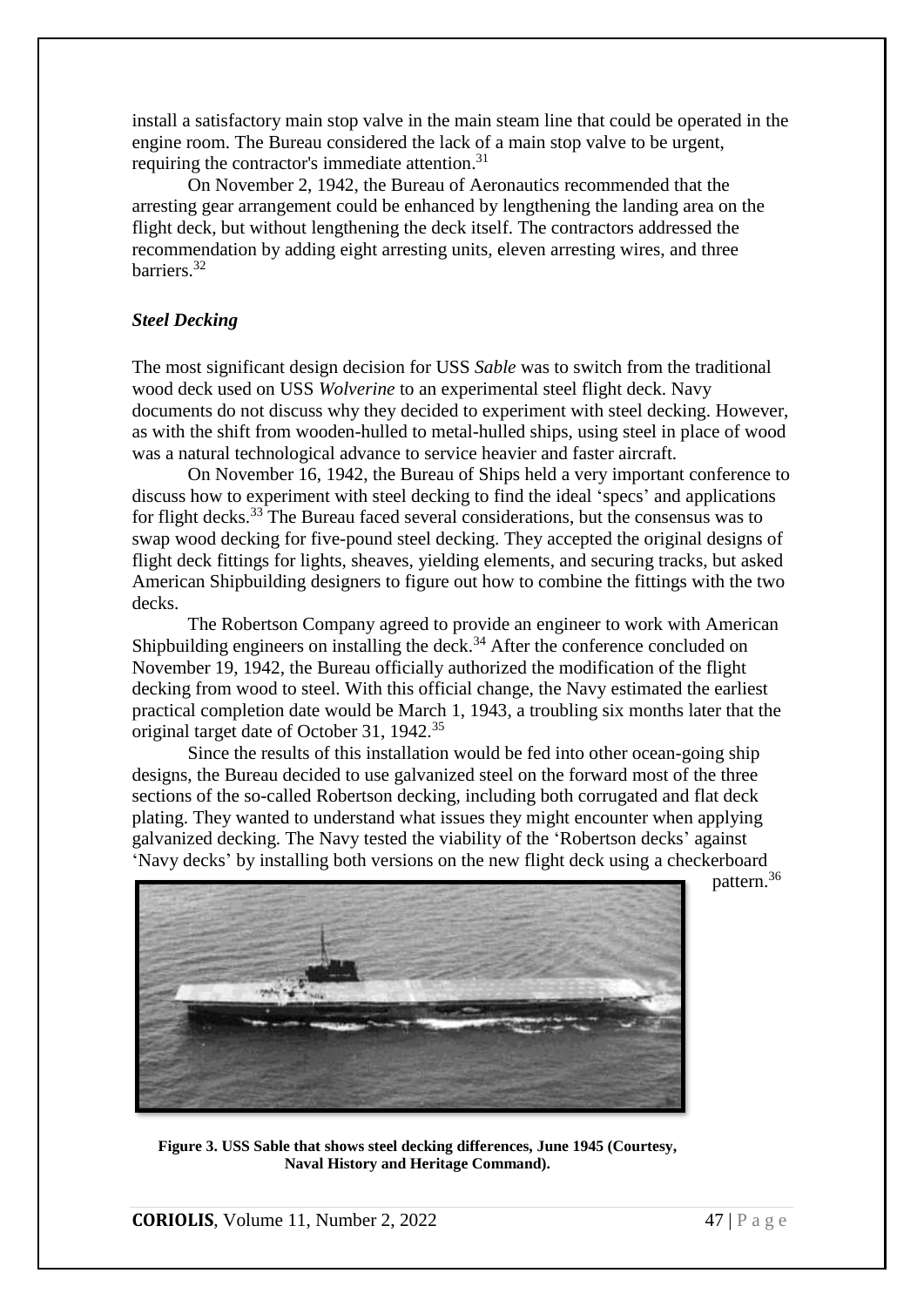The Navy also tested eight types of commercial non-skid coatings by laying them out on the deck in alternating sections from stem to stern, with each type getting roughly forty ship frames worth of surface area, as seen in figure 3. In the end, Navy engineers concluded that Robertson steel plate deck was likely too light to stand up well. But they approved it anyway, because USS *Sable* would only be needed as a training carrier for two or three years.<sup>37</sup>

Robertson Company contractors increased their steel thickness in the lower corrugated portion from 10-guage to 12-guage, which boosted the total weight of the decking by 16 lbs. per square foot. Navy decks consisted of 10.2 lb. steel plates that were stiffened transversely by 3" x 3" x 5/16" T' shaped beams, with 12" centers. The T's, with the flange or horizontal side down, were laid on top of longitudinal girders. (To visualize T's, think of I-shaped rails on railroad tracks but without one flange.)<sup>38</sup>

#### **Final Installations**

Pushing the completion date back six months gave engineers more time to install electrical cables and wire radio equipment. The result was a neater cable bundle, plus the inclusion cables to the landing signal officer's (LSO) aft platform that had been left out on USS *Wolverine* in the rush to meet the completion deadline. <sup>39</sup> The contractors were still modifying the arrangement of flight deck barrier wires in mid-December 1942 to fit the structure of the pilothouse and location of the weather tight doors. By moving the barrier wires forward six feet, but keeping the barriers the same distance apart, the doors and the wires would clear each other. <sup>40</sup> They also had to wait on arresting gear accumulators due to a shortage, which put the entire project in jeopardy for more than two months. Active duty warships had priority on this critical component.

On 15 February 1943, Lt. J. J. Manley D-V(S), USN Captain R. L. Bowman, and USN Lt. R. A. Haynie D-V(S) inspected the vessel and approved the work.<sup>41</sup> Unfortunately, icy weather conditions affected welders working on the steel deck, which delayed the conversion process even further. In the end, USS *Sable*'s completion date was pushed back almost another month, to March 29, 1943.



**Figure 4 USS Sable moored at Chicago's Navy Pier during WWII (Courtesy, Naval History and Heritage Command).**

## **Final Inspections and Commissioning**

American Shipbuilding Company submitted a summary report on April 2, 1943, which revealed a huge cost overrun of \$301,000, largely due to repeated design changes while the work was in progress. Most important was changing the steel on the flight deck after the deck had been laid. Workers had to spend many hours with blow torches cutting off the old deck, rather than working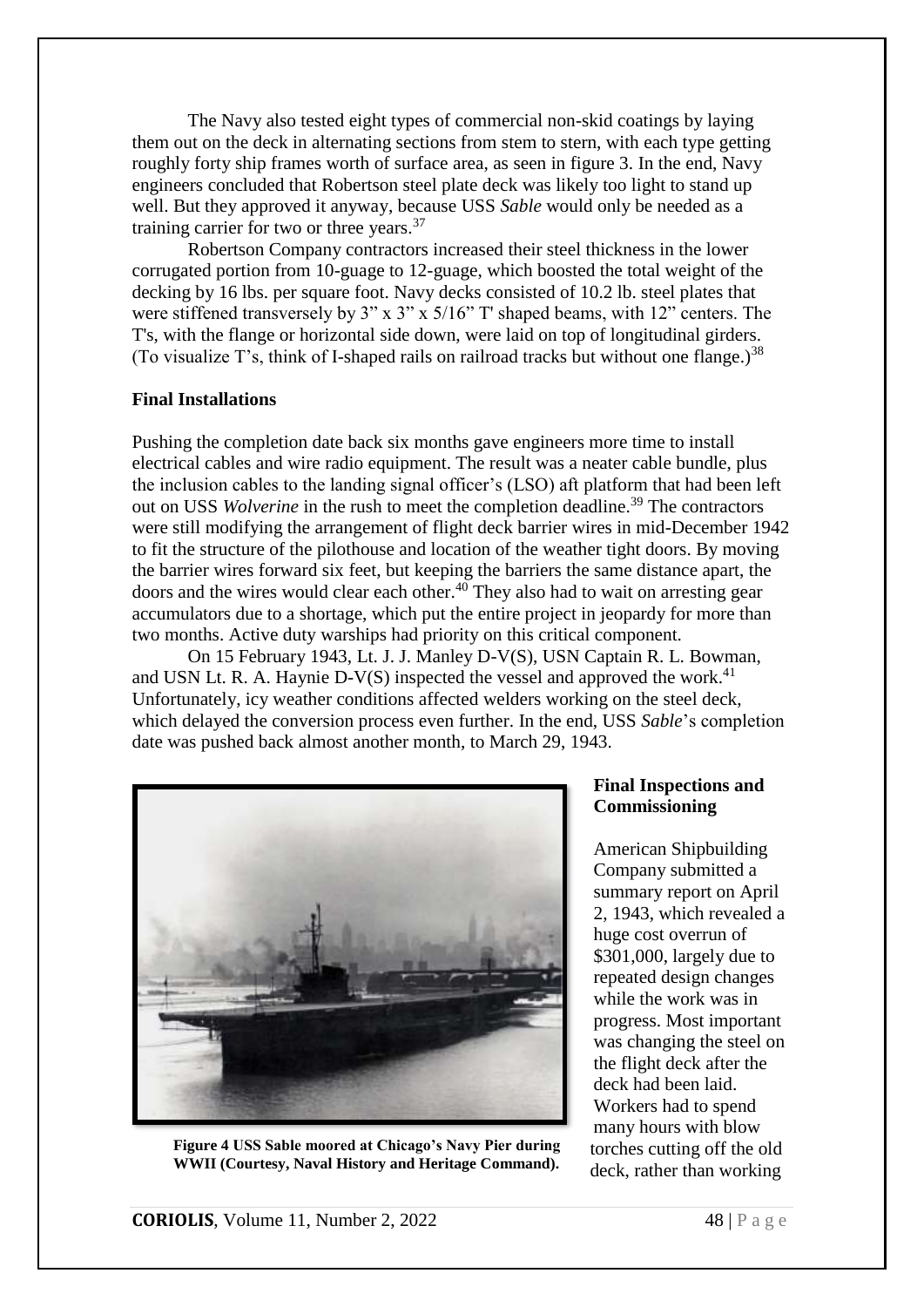on the conversion. This change of direction also meant that the vessel was left uncovered in bad weather, which doubled the cost of steel and raised overhead costs.<sup>42</sup>

Finally, on May 8, 1943, the sleek USS *Sable*, with its silhouette lowered and black and white paint replaced with battleship grey, entered service under Lt. W. K. Berner, who was the Navy staff commander at the Norfolk, Virginia, naval base.<sup>43</sup> However, the Navy had to delay the sea (lake) trials until May 12, 1943, because the ship could not leave the dock due to ice on Lake Erie and poor visibility for the accompanying officers. The vessel departed for Chicago a few days after its trials, with the promise that all minor issues discovered during the trials could be fixed satisfactorily before flight training began.<sup>44</sup>

While the steel flight deck decision, combined with poor weather and material shortages, delayed the predicted fast turnaround, USS *Sable* still went into service less than a year after being purchased by the Navy. USS *Sable* sailed the Great Lakes over the summer of 1943 to familiarize pilots with shipboard landings, and the vessel moored at Navy Pier (fig 4).<sup>45</sup> The Navy now had two vessels dedicated to qualifying pilots to land and take off from carriers, helping to turn the tide of the war in the Pacific.

### **Training Carriers: Use and Effectiveness**

The most significant impact that the USS *Wolverine* and USS *Sable* flattops had during World War II was that thousands of pilots and carrier personnel were certified from their decks. The Navy accomplished this remarkable feat with limited resources and under extreme pressure to get pilots and support personnel to the war theaters. During the three years of the training program from 1942 to 1945, the Navy trained 17,820

pilots to land on carriers. <sup>46</sup> In addition, 40,000 sailors were trained, including landing signal corpsman, radio signal and radar operators, and other support personnel.

USS *Wolverine* successfully launched its first aircraft on August 25, 1942. <sup>47</sup> The training program operated seven days a week, only stopping for bad weather. Since the pilots were at NAS Glenview for only a few days, the training routine was intense. Take-offs and landings were constant, totaling around 300 flights per day. One career naval aviator (unnamed), who qualified in 1943 as an eighteen-year-old, said: "We spent a couple of days practicing approaches to the training field, and when our instructor thought we were ready, he sent us to the carrier."<sup>48</sup>

Navy pilots had to master a very complex, coordinated series of steps to safely land on the flight deck. First, they had to make sure to deploy



**Figure 5 A F6F Hellcat hangs over the starboard side, after running off the deck and over the side of USS Sable, with guard boat following (Courtesy, Warbird Information Exchange via Mark Allen).**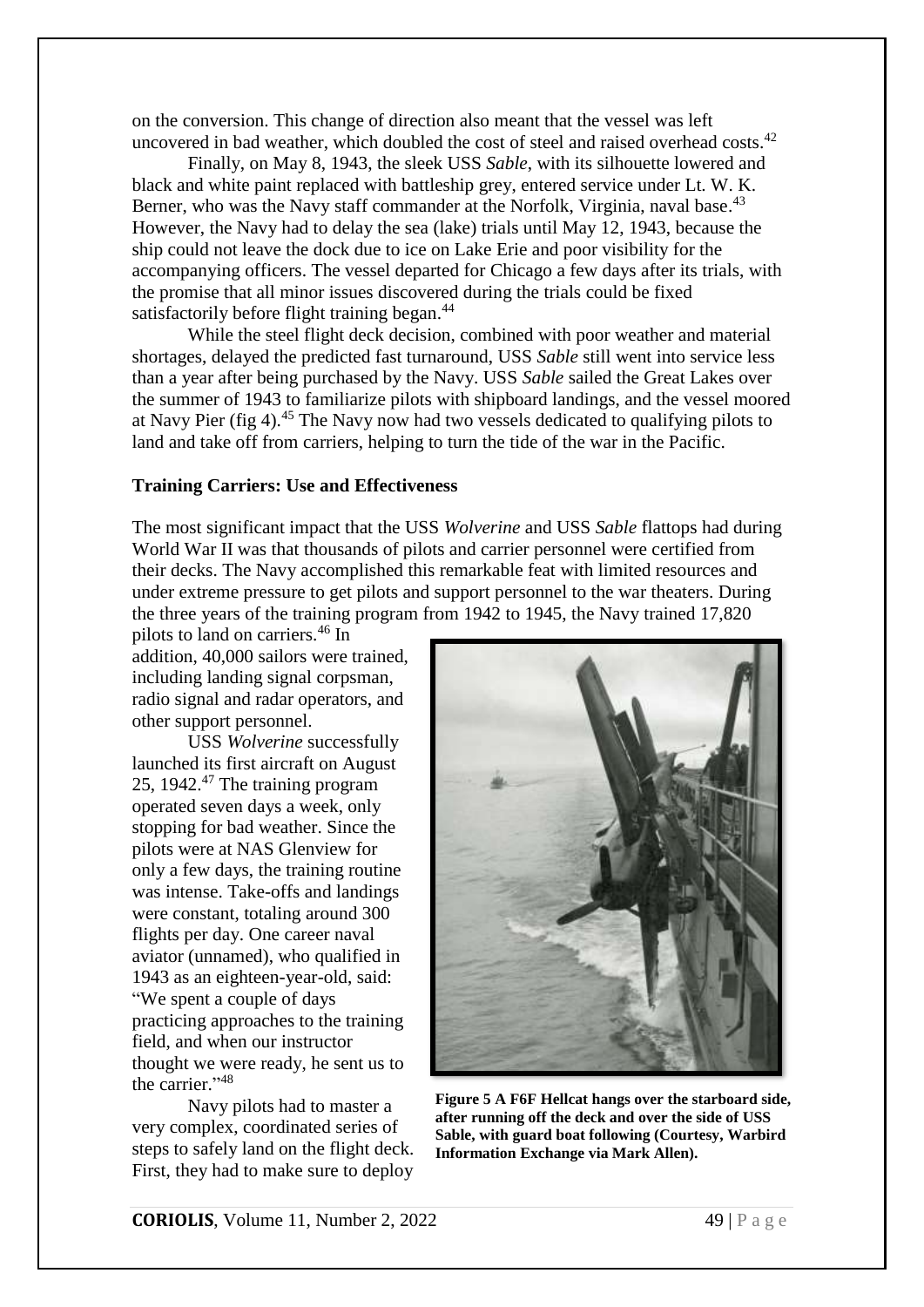the landing flaps, wheels, and tail hook as they approached the ship. Simultaneously, they had to cut their speed as much as possible without stalling out and watch for their signals from the Landing Signal Officer (LSO), who was monitoring the approach. At the last moment, pilots would cut the engine and drop onto the flight deck, catching the hook wire to stop the plane in a sudden jerk. <sup>49</sup> Each aviator had to make eight (later reduced to  $six^{50}$ ) successful flights, which meant not crashing on the flight deck or into Lake Michigan (fig 5).<sup>51</sup>

The training program did not include night operations, but the pilots dealt with limited visibility due to snow, wind gusts, and clouds of exhaust smoke from the ship's engines. When the pilots took off, the cockpit canopies had to be open for safety reasons, so they also had to suffer through cold, blustery winter winds to take their training runs. Additionally, the flight decks were only 27 feet above the water, making it quite dangerous to land on the ship.

## **Evaluation**

The overall training operation was a huge success. Throughout the war effort between 1942 and 1945, the Navy qualified 17,820 pilots for carrier duty and trained 40,000 sailors to work on carriers. Pilots completed nearly 136,000 successful landings on the ships. <sup>52</sup> The Navy expected mishaps during this demanding training program and it turned out that 122 planes crashed, including 38 SBD Dauntless planes and there were more than 200 separate flight deck accidents. The majority of the time, pilots were not seriously injured, but sadly, eight naval aviators lost their lives.<sup>53</sup>

In the end, thousands of pilots who successfully qualified on USS *Wolverine* and USS *Sable* went on to serve in combat. Lt Comdr. J.P. Preston, commander of the CQTU (Carrier Qualification Training Unit), estimated 80 percent of navy and marine pilots who saw combat in the Marshall Island campaign conducted their training flights aboard the flattops. 54

## **IMPACTS OF THE SHIPS AND AIRCRAFT TRAINING CARRIER OPERATION AFTER THE WAR**

Within weeks of the Japanese surrender on August 14, 1945, the Navy decommissioned the USS *Wolverine* and USS *Sable*, and shut down the CQTU. The skies above Chicago were suddenly quiet; it was the end of an era. In November 1945, the vessels were struck from the Naval Vessel Register. USS *Wolverine* was sold for scrap metal in 1947. <sup>55</sup> Before USS *Sable* was auctioned off, the Great Lakes Historical Society proposed to convert the historic vessel into a museum for Great Lakes history at Put-In-Bay, Ohio, near the Commodore Perry monument. However, the society was unable to raise enough money and the vessel was sold for scrap metal in 1948.<sup>56</sup>

# *Modern Day Press Coverage and Exhibits*

The aircraft carrier training operation faded from view for over forty years, but in the past fifteen years, stories about the USS *Wolverine* and the USS *Sable* and the aircraft have steadily gained regional popularity and national recognition. Historians, archeologists, and the popular press are actively working to document and promote the ships' historical significance. The informative *Heroes on Deck* documentary, produced by the Chicago Marine Heritage Society, has aired on many public television stations and has been shown at various museums, piquing the public's interest in the unique operation. <sup>57</sup> Several newspaper and magazine articles have also been published on the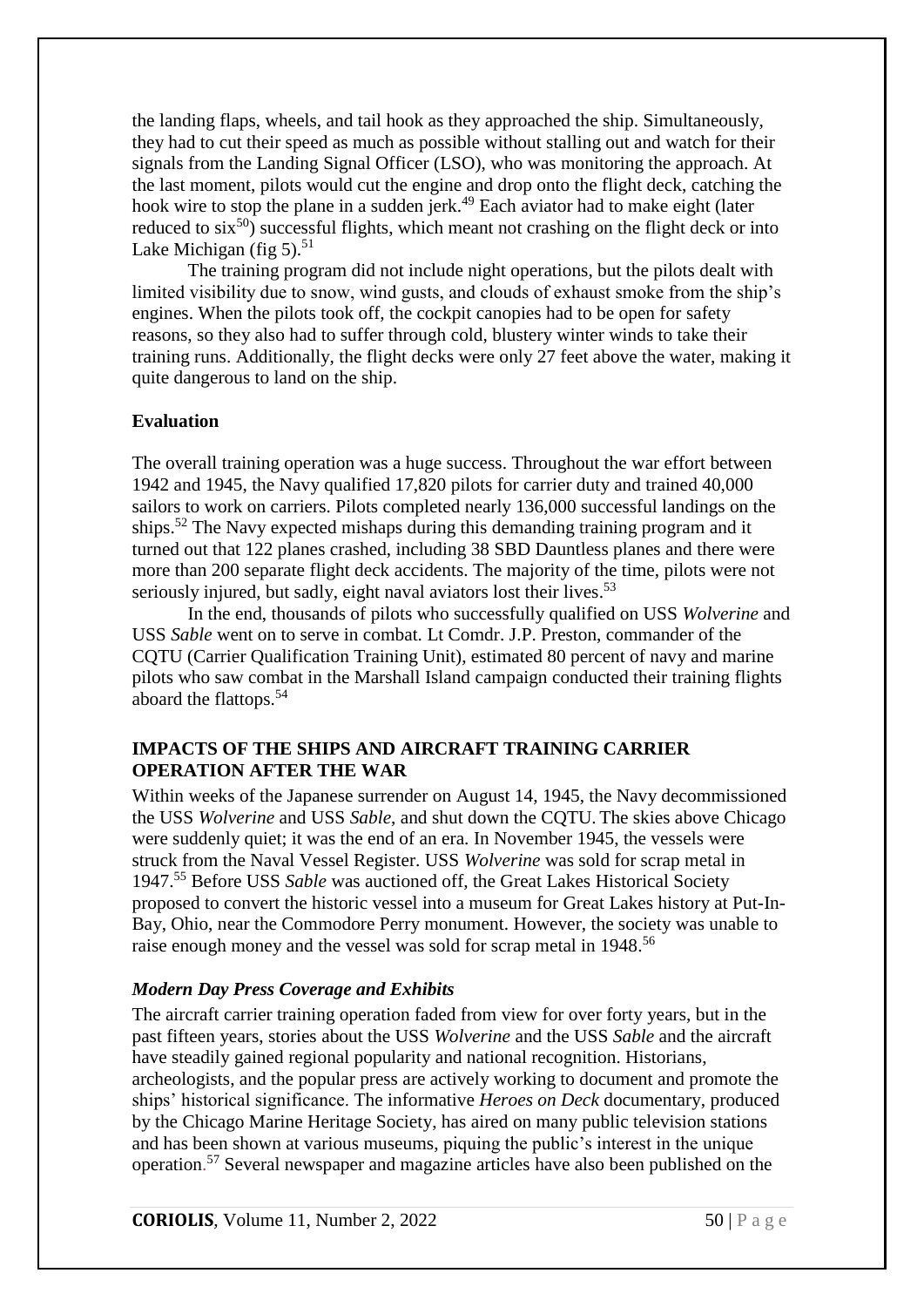ships and their role in the war effort, the planes that have been pulled from Lake Michigan, and the pilots who flew them.<sup>58</sup>

Museum exhibits have raised awareness of these cultural assets. The Air Zoo Aerospace & Science Experience Museum has a rich history of honoring and celebrating air and space flight, and houses a model of USS *Wolverine* built by master model builder Bill Waldorf, <sup>59</sup> and displays a restored FM-2 Wildcat, a restored SBD-3 Dauntless (BuNo. 06624), and a Dauntless under restoration.<sup>60</sup> The Grand Traverse Lighthouse Museum staff have done extensive research to commemorate secret naval training and testing conducted in northern Michigan during World War II, and created the *Lake Michigan Aircraft Carrier Exhibit*, which includes artifacts from Tim Claggett who qualified on USS Sable, and a model of USS *Sable* and an aircraft model that an Eagle Scout constructed with Lego® building bricks. <sup>61</sup> The Michigan Maritime Museum produced the *Lake Michigan's Call to Duty* exhibit highlights the extensive mobilization for the war in the Lake Michigan region and details the Great Lakes training carrier program with photographs and information about the conversions of the two ships and aircraft recovery efforts on Lake Michigan. The model of USS Wolverine from Air Zoo is also on display.<sup>62</sup> The Chicago Maritime Museum focuses on the developing story of Chicago's maritime traditions and impact, and has the *USS Wolverine Exhibit*, which that includes a model of USS *Wolverine* built in 1991 by William G. Ballenger.<sup>63</sup> The topic is finally receiving the attention it deserves.

## **CONCLUSION AND NEXT STEPS**

During World War II, over thirty US aircraft carriers supported the war effort. Arguably, however, none were more unique than the USS *Wolverine* and USS *Sable*. Converted from lavish Great Lakes passenger steamships into aircraft training carriers in 1942-1943, the ships underwent an incredible transformation at a time when America was facing material shortages and desperately needed qualified pilots. The unique flattops had a major impact on pilot training and technology research. They facilitated some 136,000 carrier landings, and in total, 17,820 naval aviators qualified for combat carrier duty on the two ships and 40,000 sailors trained for deck crew positions. USS *Wolverine* and USS *Sable* made invaluable contributions to the American wartime naval capacity and with more planes likely on their way to the surface, the ships and the planes will be in the spotlight in the future. Stories of the ships live on through continued research efforts and engaging exhibits that showcase this unique program.

#### **ACKNOWLEDGEMENTS**

The author wants to acknowledge and thank her thesis committee: Drs. M. Todd Bennett, Lynn Harris, and the late Dr. Wade Dudley.

#### **Endnotes**

 $\overline{a}$ 

- <sup>1</sup> Wayne H. Heiser, *US Naval and Marine Corps Reserve Aviation*, 2nd ed. (McHenry, IL: Dihedral Press, 2006), 1:146; Paul M. Somers, *Lake Michigan's Aircraft Carriers* (Charleston, SC: Arcadia, 2003), 10.
- <sup>2</sup> Therese Gonzalez, *Great Lakes Naval Training Station* (Charleston, SC: Arcadia Publishing, 2008), 71.

3 "U.S. Naval Air Station Glenview: The Final Salute, 1937- 1995," *GNAS Base Closure Magazine*, 1995, 10; Somers, *Lake Michigan's Aircraft Carriers*, 81.

**CORIOLIS**, Volume 11, Number 2, 2022 51 | P a g e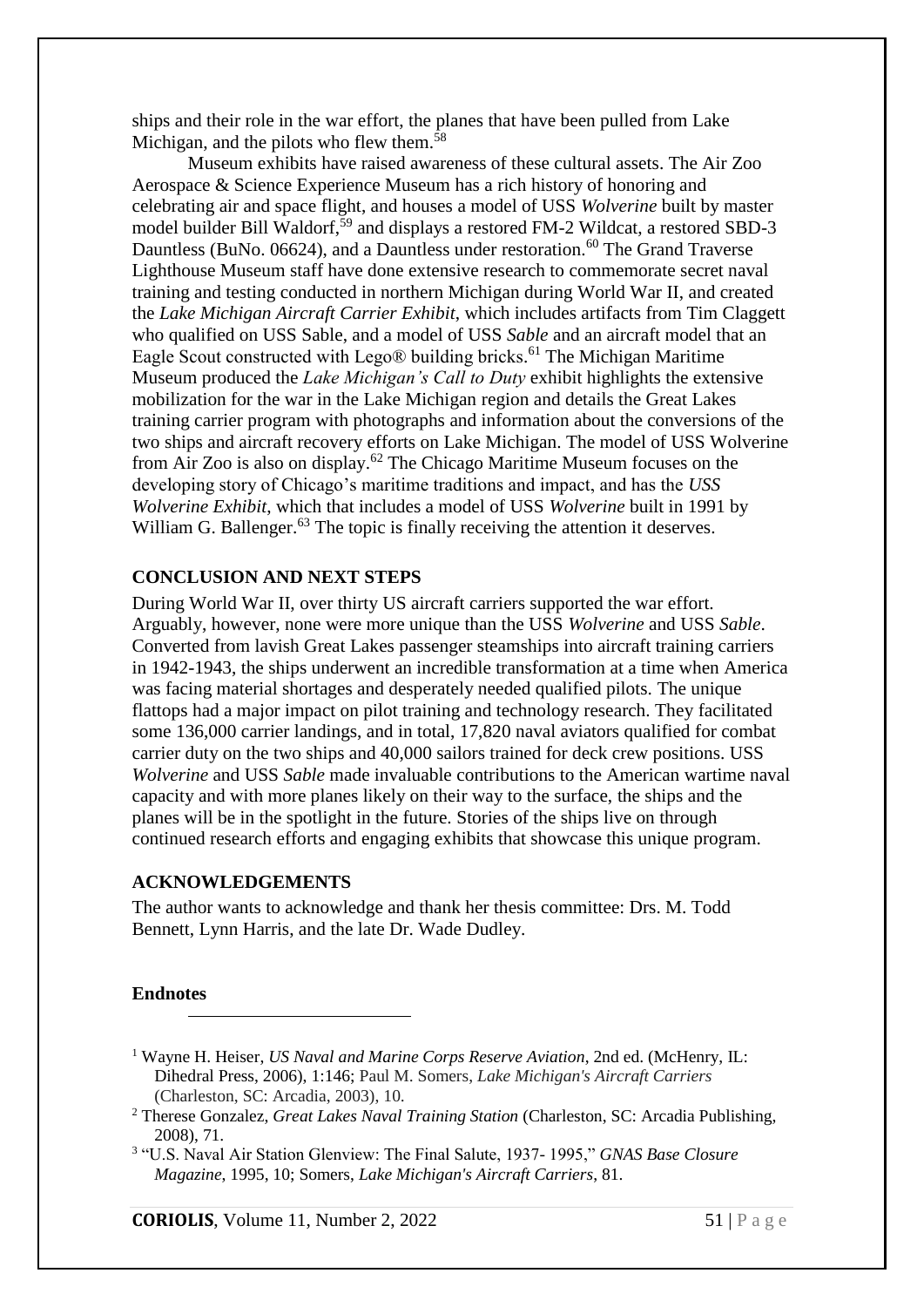<sup>4</sup> Somers, *Lake Michigan's Aircraft Carriers*, 19.

-

- <sup>5</sup> Somers, *Lake Michigan's Aircraft Carriers*, 43.
- <sup>6</sup> Chris Engle, "Frank E. Kirby: Architect of Detroit's Floating Palaces," *Michigan History*, 103 (September-October, 2019), 23-27; "Kirby, Frank E.," *Encyclopedia of Detroit* (Detroit, MI: Detroit Historical Society), https://detroithistorical.org/learn/encyclopedia-of-detroit/kirbyfrank-e; Nick Robins, *The Coming of the Comet: The Rise and Fall of the Paddle Steamer* (Barnsley, Great Britain: Seaforth Publishing, 2012), 106-7.
- <sup>7</sup> *Case Western Reserve,* "Seeandbee," *Encyclopedia of Cleveland History (Cleveland, OH: Case Western Reserve),* https://case.edu/ech/articles/s/seeandbee.
- <sup>8</sup> Somers, *Lake Michigan's Aircraft Carriers*, 43; Engle, "Frank E. Kirby," 103:27.
- <sup>9</sup> *Case Western Reserve,* "American Shipbuilding Company," *Encyclopedia of Cleveland History (Cleveland, OH: Case Western Reserve),* https://case.edu/ech/articles/a/americanship-building-co.
- <sup>10</sup> Naval Correspondence, SS *Seeandbee* Inventory Index, From the Cleveland and Buffalo Transit Company to the War Shipping Administration, March 12, 1942, Folder C-IX64, Box 414, Section A1 1266-F, Record Group 19, National Archives Records Administration II. (hereinafter C-IX64/414/A1 1266-F/RG 19/NARAII).
- <sup>11</sup> Franklin D. Roosevelt, 'Executive Order 9024 Establishing the War Production Board,' US Government, January 16, 1942. Available online by Gerhard Peters and John T. Woolley, The American Presidency Project, https://www.presidency.ucsb.edu/node/210828.
- $12$  Naval Correspondence, From the Supervisor of Shipbuilding, Cleveland, OH, to the Chief of the Bureau of Ships, April 29, 1942, C-IX64/414/Al 1266-F/RG 19/NARAII.
- <sup>13</sup> Naval Correspondence, April 29, 1942, C-IX64/414/Al 1266-F/RG 19/NARAII.
- <sup>14</sup> Jack O'Brian, "Plane Carrier Wolverine Taken Over by Navy Crew," *Buffalo Courier Express*, August 13, 1942.
- <sup>15</sup> O'Brian, "Plane Carrier *Wolverine*," 24.
- <sup>16</sup> Naval Correspondence, From the Assistant Supervisor of Shipbuilding, USN, and the American Shipbuilding Company, Buffalo, NY to the Supervisor of Shipbuilding, Cleveland, OH, July 16, 1942, Folder "IX64 Vol. 1-2," Box 412, Section A1 1266-F/ Record Group 19, National Archives Records Administration II.
- <sup>17</sup> Naval Correspondence, July 16, 1942, IX64 Vol.1-2/412/A1 1266-F/RG 19/NARAII.
- <sup>18</sup> Naval Correspondence, Memorandum for Captain N. L. Rawlings, USN, August 13, 1942, Folder "Vol. 2," Box 413, Section A1 1266-F, Record Group 19 National Archives Records Administration II.
- <sup>19</sup> Naval Correspondence, Memorandum for Captain N. L. Rawlings, USN, August 13, 1942, IX64 Vol. 2/413/A1 1266-F/RG 19/NARAII; Somers, *Lake Michigan's Aircraft Carriers*, 43.
- <sup>20</sup> "Lake Aircraft Carrier to be Here Saturday," *Chicago Tribune*, August 18, 1942; "'S*eeandbee*' Transformed into Aircraft Carrier," *Times* (Munster, IL), August 18, 1942; "Great Lakes' First Aircraft Carrier is Placed in Service," *Daily Times* (Davenport, IA), August 22, 1942
- <sup>21</sup> "Plant Gets Award on Ship Rebuilding," *Democrat and Chronicle* (Rochester, NY), January 20, 1943.
- <sup>22</sup> "Convert Second Lake Boat into Plane Carrier," *Chicago Tribune*, August 14, 1942.
- <sup>23</sup> Somers, *Lake Michigan's Aircraft Carriers*, 46.
- <sup>24</sup> Naval Correspondence: Department of Maintenance and Repair Division to the Secretary of the Navy, August 10-13, 1942, IX81 Vol. 1/417/A1 1266-F/RG 19/NARAII.
- <sup>25</sup> Naval Correspondence: The Vice Chief of Naval Operations to the Secretary of the Navy, September 19, 1942, IX81 Vol. 1/417/A1 1266-F/RG 19/NARAII.
- <sup>26</sup> Naval Correspondence: Supervisor of Shipbuilding, USN, Cleveland, OH to the American Ship Building Company, October 3, 1942, IX81 Vol. 1/417/A1 1266-F/RG 19/NARAII.
- <sup>27</sup> Naval Correspondence: Chief of Bureau of Ships to Supervisor of Shipbuilding, USN, Cleveland, OH, September 24, 1942, IX81 Vol. 1/417/A1 1266-F/RG 19/NARAII.

**CORIOLIS**, Volume 11, Number 2, 2022 52 | P a g e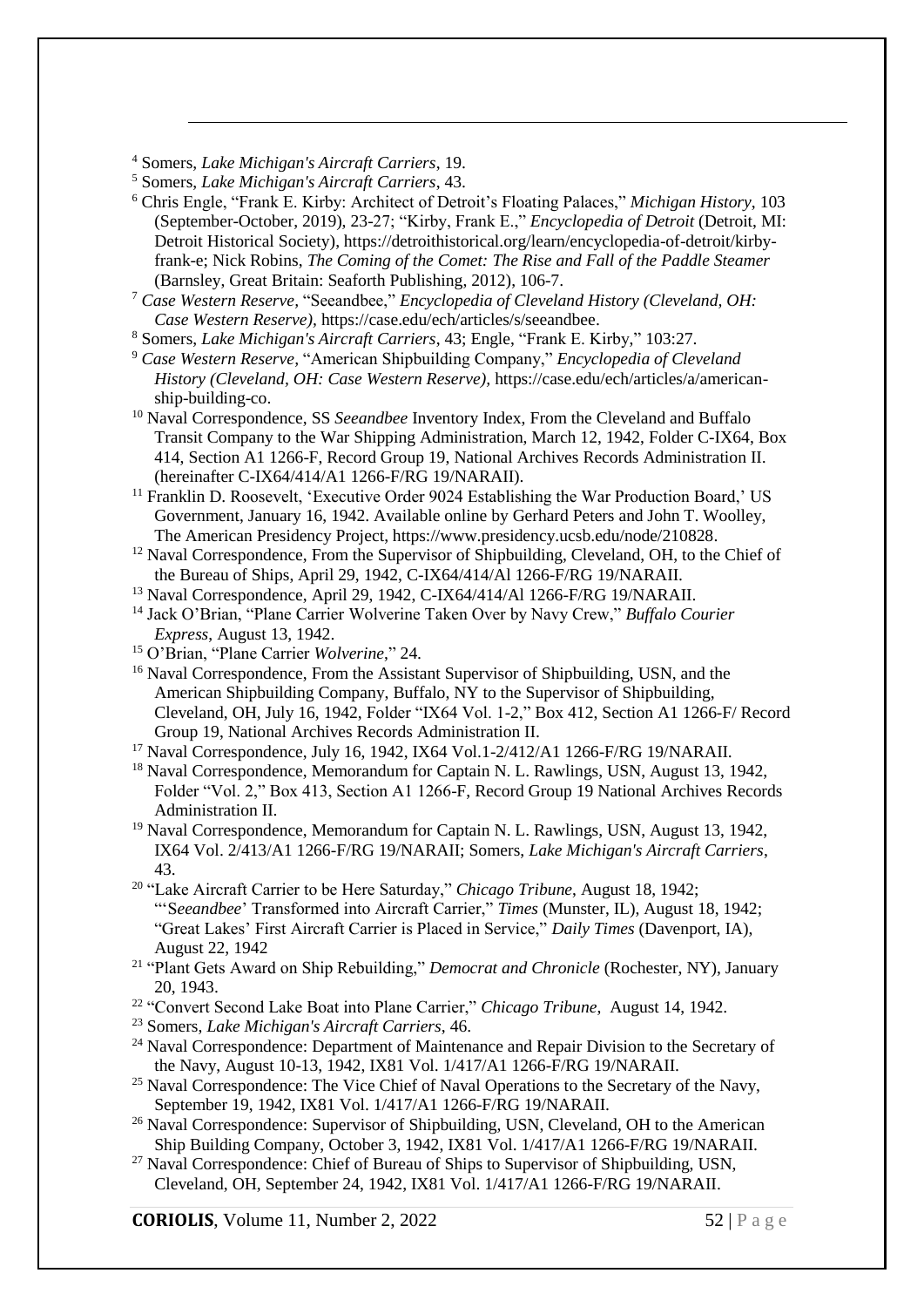- $^{28}$  Naval Correspondence: Chief of the Bureau of Aeronautics to the Supervisor of Shipbuilding, USN., c/o American Shipbuilding Company, Buffalo, NY, and Supply Officer, Norfolk Navy Yard, Norfolk, VA. September 8, 1942, Folder "IX-81 Restricted," Box 418, Section A1 1266-F, Record Group 19, National Archives Records Administration II.
- <sup>29 29</sup> Naval Correspondence, October 3, 1942, IX81 Vol. 1/417/A1 1266-F/RG 19/NARAII.
- <sup>30</sup> Naval Correspondence: The Chief of the Bureau of Aeronautics to the Chief of the Bureau of Ships, November 2, 1942, IX81 Vol. 1/417/A1 1266-F/RG 19/NARAII.
- <sup>31</sup> Naval Correspondence, October 3, 1942

-

- <sup>32</sup> Naval Correspondence, November 2, 1942, IX81 Vol. 1/417/A1 1266-F/RG 19/NARAII.
- <sup>33</sup> Navy Department Bureau of Ships: Memorandum for File, November 16, 1942, IX81 Vol. 1/417/A1 1266-F/RG 19/NARAII.

<sup>34</sup> Naval Correspondence: Supervisor of Shipbuilding, USN, Cleveland, OH, to the Chief of the Bureau of Ships, November 23, 1942, IX81 Vol. 1/417/A1 1266-F/RG 19/NARAII.

- <sup>35</sup> Naval Correspondence, November 23, 1942, IX81 Vol. 1/417/A1 1266-F/RG 19/NARAII.
- <sup>36</sup> Memorandum for File, November 16, 1942, IX81 Vol. 1/417/A1 1266-F/RG 19/NARAII.
- <sup>37</sup> Memorandum for File, November 16, 1942.
- <sup>38</sup> Memorandum for File, November 16, 1942.
- <sup>39</sup> Naval Correspondence, November 23, 1942.
- <sup>40</sup> Naval Correspondence: Supervisor of Shipbuilding, USN, Cleveland, OH, to the Chief of the Bureau of Ships, December 14, 1942, IX81 Vol. 1/417/A1 1266-F/RG 19/NARAII.
- <sup>41</sup> Naval Correspondence: Commanding Officer, USS *Wolverine*, to Bureau of Ships, DC, February 15, 1943. Folder "IX-81 Vol. 2," Box 418, Section A1 1266-F, Record Group 19, National Records Administration II (herein abbreviated as IX81 Vol.2/418/A1 1266-F/RG 19/NARAII.).
- <sup>42</sup> Naval Correspondence: Resident Cost Inspector from the American Shipbuilding Company to the Officer-in-Charge, Branch Office of the Supervisory Cost Inspector, 3<sup>rd</sup> Naval District, Buffalo, NY, April 2, 1943, IX81 Vol.2/418/A1 1266-F/RG 19/NARAII.
- 43 "Second Lakes Liner Turned into Carrier," *Detroit Free Press*, May 9, 1943, 1.
- <sup>44</sup> Trial Board, Office of Supervisor of Shipbuilding, USN, Cleveland, OH to President, Board of Inspection and Survey, June 4, 1943, Folder "IX-81 Restricted," Box 418, Section A1 1266-F, Record Group 19, National Archives Records Administration II.
- <sup>45</sup> Trial Board, June 4, 1943, Folder "IX-81 Restricted," Box 418, Section A1 1266-F, Record Group 19, National Archives Records Administration II.
- <sup>46</sup> Somers, *Lake Michigan's Aircraft Carriers*, 113; "Fresh-Water Flattops—The U.S. Navy's Forgotten Great Lakes Aircraft Carriers," Military History Now (website), August 29, 2016, https://militaryhistorynow.com/2016/08/29/fresh-water-flattops-the-u-s-navys-forgottengreat-lakes-aircraft-carriers/.
- <sup>47</sup> Hill Goodspeed, "Lake Michigan's Naval Aviation History," *The Sextant*, September 27, 2019; Joe Hyams, *Flight of the Avenger: George Bush at War* (San Diego: Harcourt Brace Jovanovich, 1991), 49.
- <sup>48</sup> Bill Lee, *Paddlewheel Aircraft Carriers: A Prime Example of Necessity Being the Mother of Invention*, August 21, 2009, 4. https://docplayer.net/39858103-Paddlewheel-aircraftcarriers.html.
- <sup>49</sup> Andrew Knighton, "How the US Navy Trained Its Pilots in WWII: The Bar for Entry was High," *War History Online*, October 5, 2017, https://www.warhistoryonline.com/world-warii/how-the-us-navy-trained-its-pilots-in-wwii-the-bar-for-entry-was-high.html.
- <sup>50</sup> Barrett Tillman, *On Wave and Wing: The 100-Year Quest to Perfect the Aircraft Carrier* (Washington, DC: Regnery History, 2017), 68.
- <sup>51</sup> Ted St. Mane, *Lost Passenger Steamships of Lake Michigan* (Charleston, SC: The History Press, 2010); Ed L. Scharch, "NAS Glenview, Illinois: Carrier Qualification Training Unit (CQTU)," http://www.scharch.org/Ed\_Scharch/09-nas-glenv-cqtu.htm; Nick Beadleston, "Yes, an Aircraft Carrier on the Grand Traverse Bay," *The Ticker* (Traverse City), February 18, 2015.

**CORIOLIS**, Volume 11, Number 2, 2022 53 | P a g e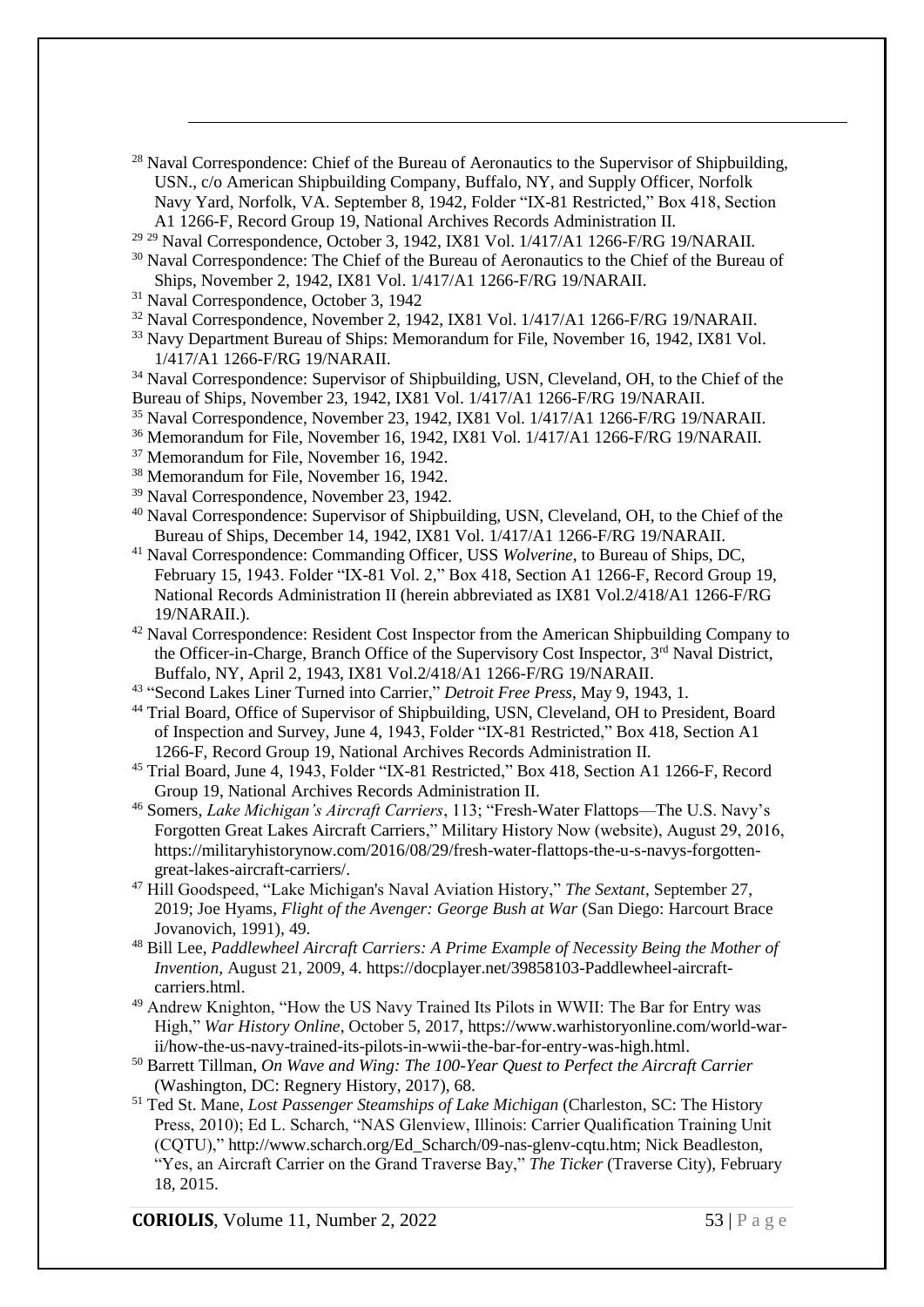<sup>52</sup> "40,000 Landings on Lake Carrier," *Chicago Tribune* (Chicago, IL), August 29, 1944, 4; Goodspeed, "Lake Michigan's Naval Aviation History;" Ted St. Mane, *Lost Passenger Steamships of Lake Michigan*; "Navy Retires 2 Lake Flattops"; "U.S. Naval Air Station Glenview: The Final Salute, 1937- 1995," 10.

-

- <sup>53</sup> "The Navy's Historic Aircraft Wrecks in Lake Michigan," Naval History and Heritage Command, published February 26, 2018, https://www.history.navy.mil/content/history/nhhc/research/underwater-archaeology/sitesand-projects/aircraft-wrecksites/aircraft-wrecks-in-lake-michigan.html
- <sup>54</sup> Frank Sturdy, "Lake-Trained Pilots Rule Air in Marshalls," *Chicago Tribune*, February 23, 1944, 8.
- <sup>55</sup> "Naval Aviation in WWII," (*Naval Aviation News*, November-December 1995), 27; "USS *Wolverine* (IX-64)," Naval History and Heritage Command, National Museum of the US Navy,

https://www.history.navy.mil/content/history/museums/nmusn/explore/photography/shipsus/ships-us-w/uss-wolverine-ix-64.html; "USS *Wolverine* (IX-64)," NavSource Online: Service Ship Photo Archive (website), http://www.navsource.org/archives/09/46/46064.htm <sup>56</sup> "Will Scrap Carrier," *Daily News* (New York, NY), October 25, 1948.

- <sup>57</sup> *Heroes on Deck: World War II on Lake Michigan*. Directed by John Davies. Chicago, IL: John Davies Productions, and Moshman Productions, 2016. DVD; Michael Miner, "When World War II was Fought off the Coast of Chicago," *Chicago Reader* (website), May 23, 2016; Zak Koeske, "Documentary Explains How Lake Michigan Became an Aircraft Graveyard during World War II," *Chicago Tribune*, May 27, 2016.
- <sup>58</sup> "The Aircraft Carrier Legacy of Lake Michigan," *The Sextant—Naval Heritage and History Command*, October 21, 2019, https://www.argunners.com/aircraft-carrier-legacy-lakemichigan/; "Museum Researching Local Aircraft Carriers," *The Ticker* (Traverse City), September 2, 2014; Nick Beadleston, "Yes, an Aircraft Carrier on the Grand Traverse Bay," *The Ticker* (Traverse City), February 18 2015; "Grand Traverse Lighthouse Museum Open New Exhibition," *Petoskey News*, May 26, 2015,

https://www.petoskeynews.com/charlevoix/news/community/grand-traverse-lighthousemuseum-opennew-exhibition/article\_d33c3635-f870-5efc-940c-0c674767295e.html; "Air Zoo to Restore Lake Michigan-Retrieved FM-2 Wildcat," *Warbird Digest*, August 17, 2013, http://warbirdsnews.com/warbird-restorations/air-zoo-restore-lake-michigan-retrievedgrumman-wildcat.html; Taras Lyssenko, "Lost in Lake Michigan: Resurrecting WWII aircraft," *Michigan History Chronicle*, 2021; "WWII Bomber Considered for Recovery," *Michigan History*, Vol. 104, No 2, March/April 2020, 9.i.; Steve Johnson, "'Heroes on Deck' Dives into WWII Naval Pilots' Training in Chicago," *Chicago Tribune*, May 25, 2016; "Restoration of WWII-era Plane Pulled from Lake Michigan Offers Pilot's Family Closure," *mLive* (website), August 1, 2019,

https://www.mlive.com/news/kalamazoo/2019/08/restoration-of-wwii-era-plane-pulledfrom-lake-michigan-offers-pilots-family-closure.html.

- <sup>59</sup> "Air Zoo to Restore Lake Michigan-Retrieved FM-2 Wildcat," *Warbird Digest*, August 17, 2013, http://warbirdsnews.com/warbird-restorations/air-zoo-restore-lake-michigan-retrievedgrumman-wildcat.html.
- <sup>60</sup> "The Aircraft Carrier Legacy of Lake Michigan," *The Sextant—Naval Heritage and History Command*, October 21, 2019, https://www.argunners.com/aircraft-carrier-legacy-lakemichigan/; "Night at the Museum," *AAA Living, Travel Ideas*, 2019, 39.
- <sup>61</sup> Stephanie Staley & Amanda Wetzel, "Carriers in the bay: Lake Michigan aircraft carriers," *A Magazine of the Grand Traverse Lighthouse Museum*, 2016; "Grand Traverse Lighthouse: Facts and History," Grand Traverse Lighthouse Museum (website), 2020, https://www.grandtraverselighthouse.com/resources/facts-history/.
- $62$  "Lake Michigan's Call to Duty Exhibit," Michigan Maritime Museum (website), 2020, https://www.michiganmaritimemuseum.org/explore/exhibits/lake-michigans-call-to-duty/; "Lake Michigan's Call to Duty in WWII," YouTube video: Historical Geocaching with history buff tnphotobug, December 27, 2017.

**CORIOLIS**, Volume 11, Number 2, 2022 54 | P a g e